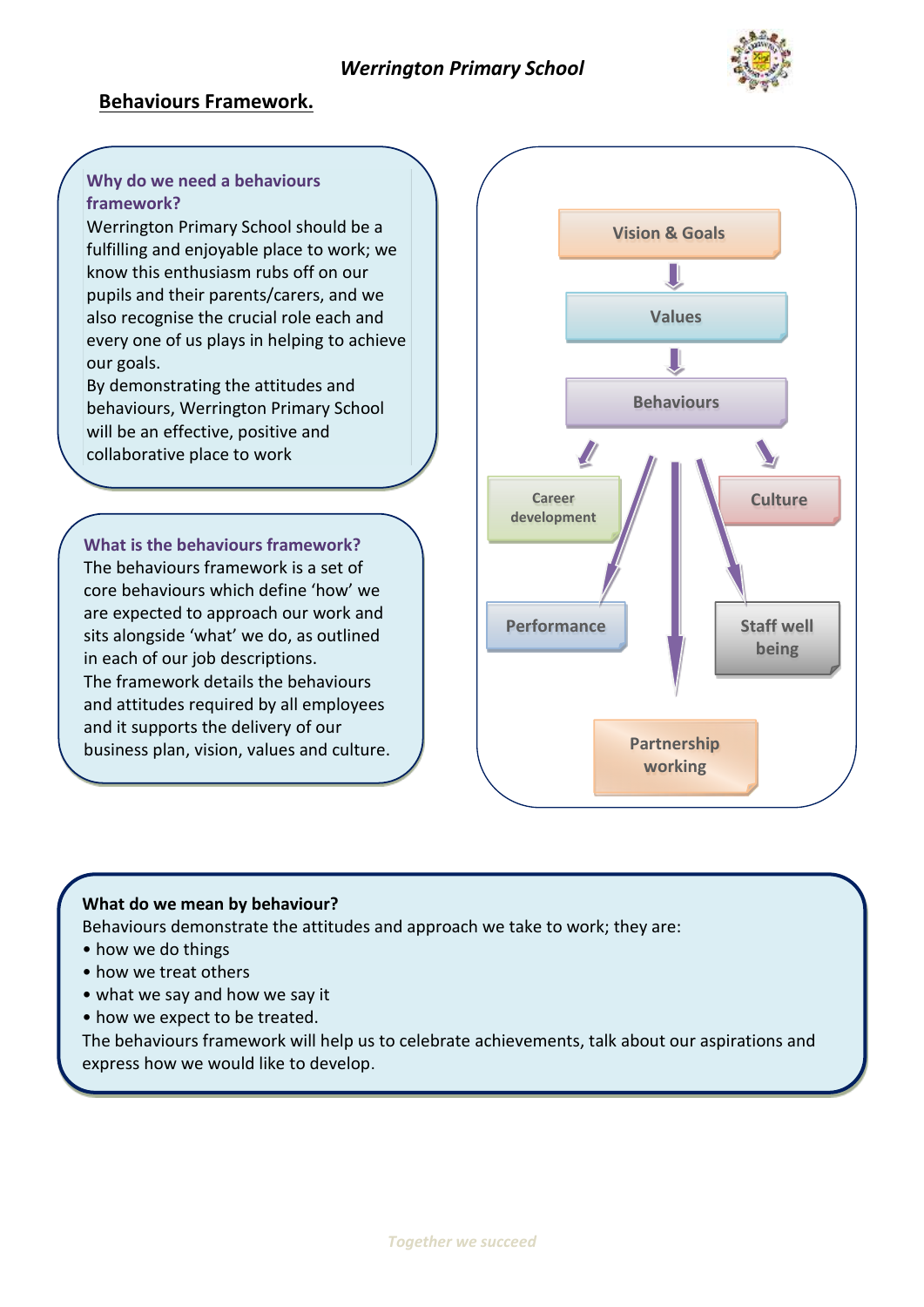

#### **What are the behaviours and how do they work?**

There are three sets of behaviour for every staff member, regardless of their role and position in our school. Every member of staff will be provided with clarity on their behavioural expectations in a discussion with senior leaders.

These behavioural requirements are taken very seriously; compliance with these guidelines will form part of regular performance development discussions and continued disregard of behavioural requirements will be resolved quickly and efficiently.

#### **Our Values: The Werrington Way**

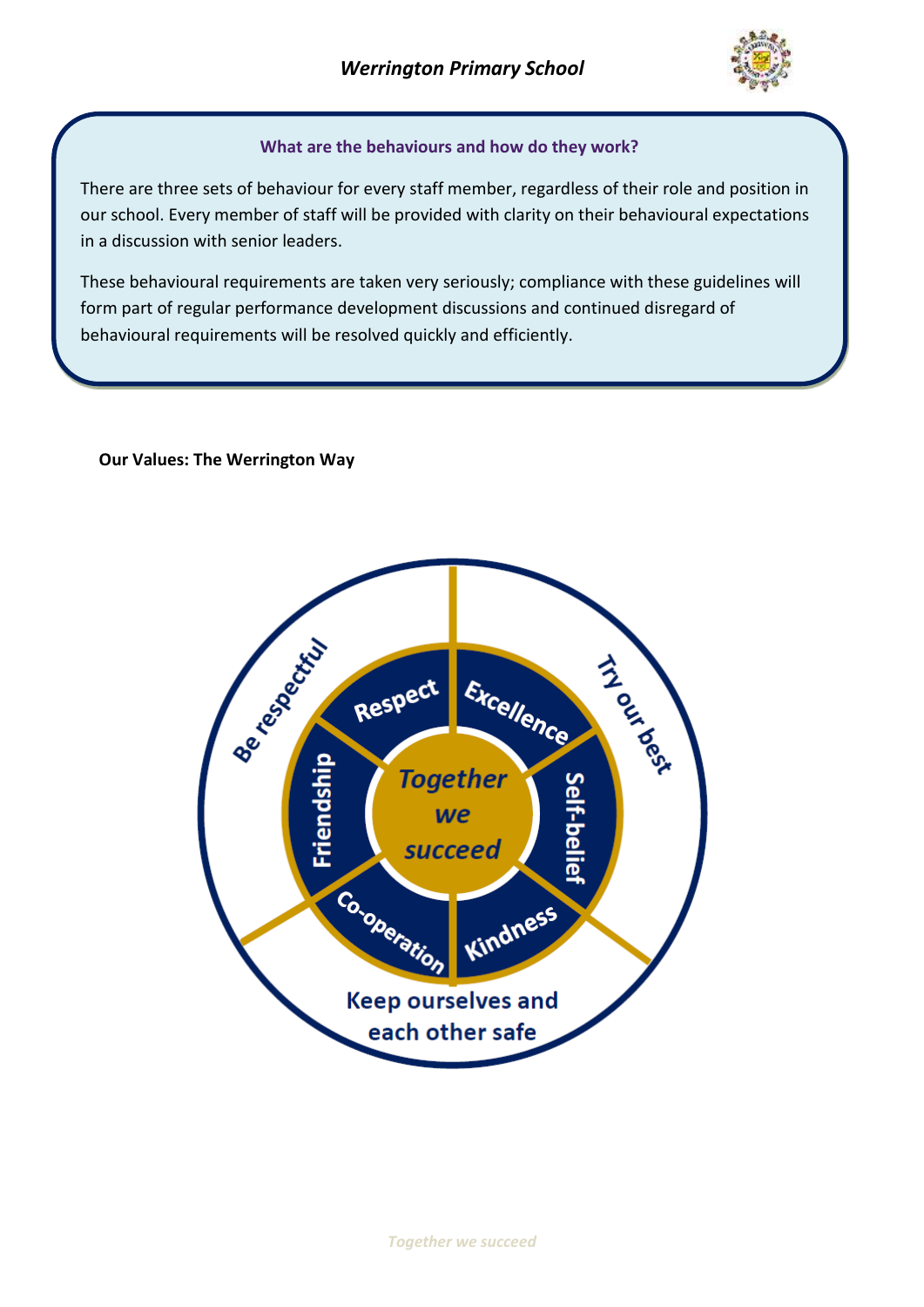

#### **Our Beliefs:**

- **We believe that every child deserves a Champion**
- **We believe that we can all improve as teachers & educators**
- **We believe that all staff should engage in relevant research to further improve their practice**
- **We believe in the limitless potential of people**
- **We believe that truly great teaching is improves pupils' progress**
- **We believe that teaching requires dedication and sweat**
- **We believe that you cannot just wish teachers & pupils to improve – You have to create the conditions for them to grow**
- **We believe that basic English & Maths skills are essential to pupils making good progress**
- **We believe that feedback to pupils should be timely and respond to the needs of the individual so that they can engage with the feedback & improve as a result**
- **We expect every teacher to design lessons which include 'challenge'**
- **We believe that hard work is the key to success for staff and pupils**
- **We admire generosity of spirit and commend staff who 'go that extra mile'**
- **We acknowledge that we all make mistakes and that we learn from them**
- **We follow the values of: Respect, Resilience, Excellence, Friendship, Kindness and Cooperation**

#### **Our offer to staff:**

- 'Gift days' Every member of staff to receive 1.5 days (pro-rata) per year
- **High quality CPD offer**
- Annual flu jab for any staff requesting it
- Dedicated leadership time for all leadership roles
- Workload reduction charter and our commitment to reduce workload
- Reflective teaching practices focused on research
- **Filter** Free on-site parking
- Career development opportunities/ pathways
- Open door policy of all SLT
- Access to a staff wellbeing library and well stocked professional development library
- A working environment which supports wellbeing, including access to a mental health first Aider and the 'Health Assured Employee Assistance programme'
- Complimentary Christmas dinner for all staff
- A communication policy to protect home life
- Opportunities to 'innovate'
- Guaranteed minimum 10% PPA time every week
- Access to PET Cycle Scheme
- Access to PET Tech Scheme
- **Free 'branded' staff uniform**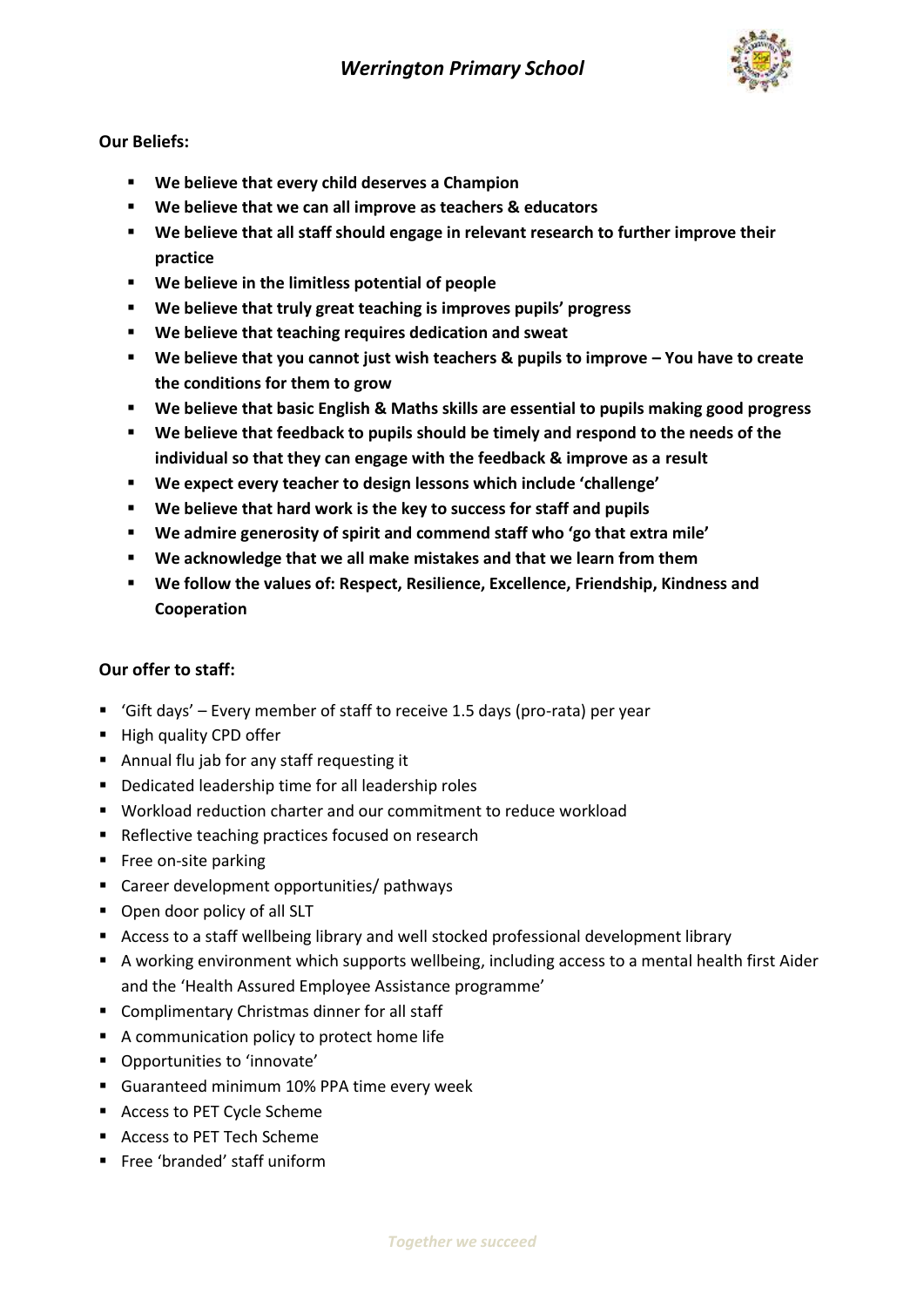

**Our Values: The Werrington Way**

- **Be respectful Value and respect for others: Working together**
- **Try our best Pride in what we do; High quality in all we do**
- **Keep ourselves and other safe – Putting children first; Responsibility and leadership**

# **Value One – Be respectful:**

### **Beliefs:**

We believe that:

- Every individual should be treated with respect, courtesy and fairness
- The Should respect the rights & beliefs of others, regardless of gender, marital status, age, disability, race, religion or sexual orientation
- The views of all members of our school community are important and we value input from all stakeholders
- Team work is vital to ensure the school can achieve its goals
- $\mathcal{F}$  We are all responsible for helping and supporting colleagues to achieve their targets
- We should play an active role in collaborative networks to share good practice and impact on pupil progress
- We share accountability

#### **Behaviours:**

#### Staff will:

- **Treat each other, colleagues, pupils, parents, volunteers and community members with** respect & courtesy
- Recognise and respect the contribution that their colleagues, teaching or support, and governors make to our school
- Actively model the 'Werrington Way'
- Regard all pupils as their responsibility, valuing and helping them
- Promote positive behaviour and challenge inappropriate behaviour
- Promote equality of opportunity
- Give time to colleagues who need help, even when the pressure is on
- Trust colleagues to fulfil their responsibilities and ensure that they, in turn, fulfil their own responsibilities
- Respect other people's workloads by meeting any deadlines that have been set
- Manage their reactions to situations professionally and calmly
- $\mathcal{F}$  Not expect a reply to emails that have been sent outside of an individual's usual working hours – 'I am committed to ensuring a work/life balance for myself and my colleagues. I am sending this email at a convenient time for me. Please respond at a convenient time for you'.
- Not 'grade' lessons. The focus of lesson observations will be to support, not judge.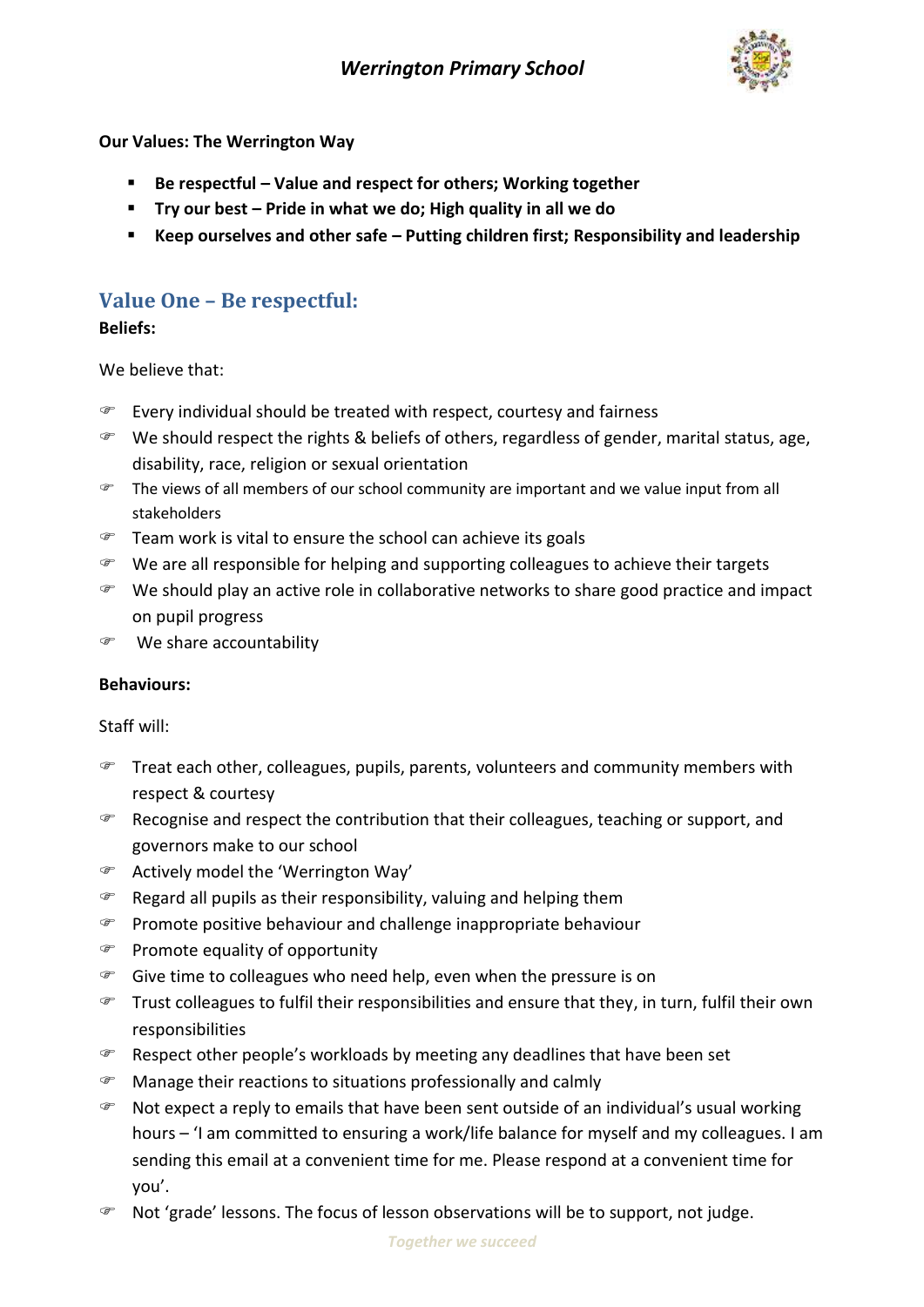

- Look for ways to maximise the value of working together by building support, providing focus and giving direction to deliver joint outcomes
- Work collaboratively to improve outcomes for pupils
- Listen to and involve colleagues, pupils, parents and external agencies and respond positively to suggestions before making decisions
- Spend time building relationships with pupils, parents and colleagues
- Support each other in working together
- Build networks to help provide support and expertise
- Check their school emails at least once every school day and recognise that staff are not expected to reply to emails that are sent outside of their usual working hours
- Develop a common language for talking about teaching and learning.

## **Value Two – Try our best**

#### **Beliefs:**

We believe that:

- $\mathcal{F}$  Teachers, support staff, volunteers and managers take pride in the job that they do
- Our pupils are given the very best opportunities to succeed
- We provide a quality learning environment in which to teach & learn
- Our staff should be happy to work at Werrington
- We use quality communication to encourage a sense of pride in Werrington's achievements/success
- We should strive for high quality in all we do
- Resources should be focused on improving the quality of teaching & learning
- Staff should have access to regular, high quality and relevant professional development opportunities
- Every member of staff should want to improve, not because we are not good enough, but because we can be even better

#### **Behaviours:**

Staff will:

- Take personal pride in their own individual work, thereby making a personal contribution to our school community
- Praise good effort by pupils, colleagues or volunteers
- Take part in school activities and encourage positive ideas
- Talk about our school positively to peers and family and to the online community
- $\circ$  Keep our school building & grounds clean and tidy
- Keep their work areas, and communal work areas, clean and tidy
- Share successes with colleagues and others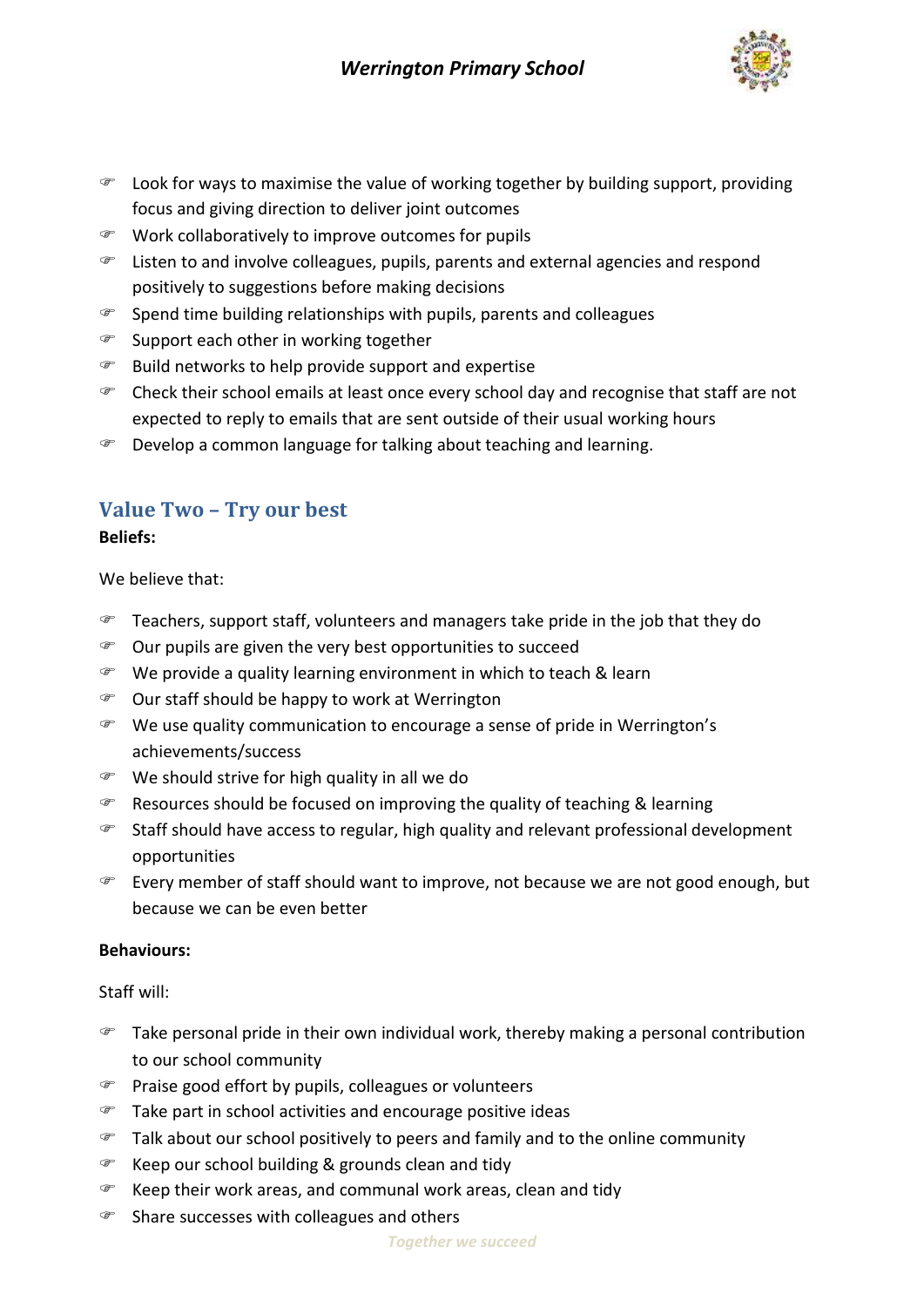

- $\epsilon$  Support colleagues in doing their best and not blame others when things do not go quite right
- Discuss with colleagues and learn from things that do or don't go well
- Model the 'Werrington Way'
- Have high expectations of themselves and others
- Lead by example
- $\mathcal{F}$  Foster high quality communication and working relationships with colleagues
- Engage in professional development
- Track and respond to pupil progress
- Comply with our school's policies & procedures
- Meet deadlines
- Design and deliver a high quality curriculum

### **Value Three – Keep ourselves and others safe. Beliefs:**

We believe that:

- Our focus should be on the wellbeing of our pupils
- Our pupils should enjoy their experience at Werrington
- We should recognise and celebrate the success of our pupils
- We should be positive about pupils & their achievements
- Staff wellbeing is of the utmost importance
- Individual staff should be self-motivated to take responsibility and fulfil their role to the best of their ability
- Staff should work as a team and communicate effectively, working towards a common goal
- Individual members of staff have a responsibility to support colleagues & learners
- Care of our building and environment is the responsibility of all staff and pupils
- Staff should meet deadlines
- Staff should be role models for pupils and our community

#### **Behaviours:**

#### Staff will:

- Deign learning experiences for pupils which are relevant, interesting, challenging & promote achievement
- Endeavour to build and maintain positive relationships with children and families
- Recognise that children need access to a rich and varied range of experiences
- Provide regular & timely constructive feedback to pupils
- Ensure the safety and wellbeing of pupils at all times
- Care about & celebrate individual pupil achievement